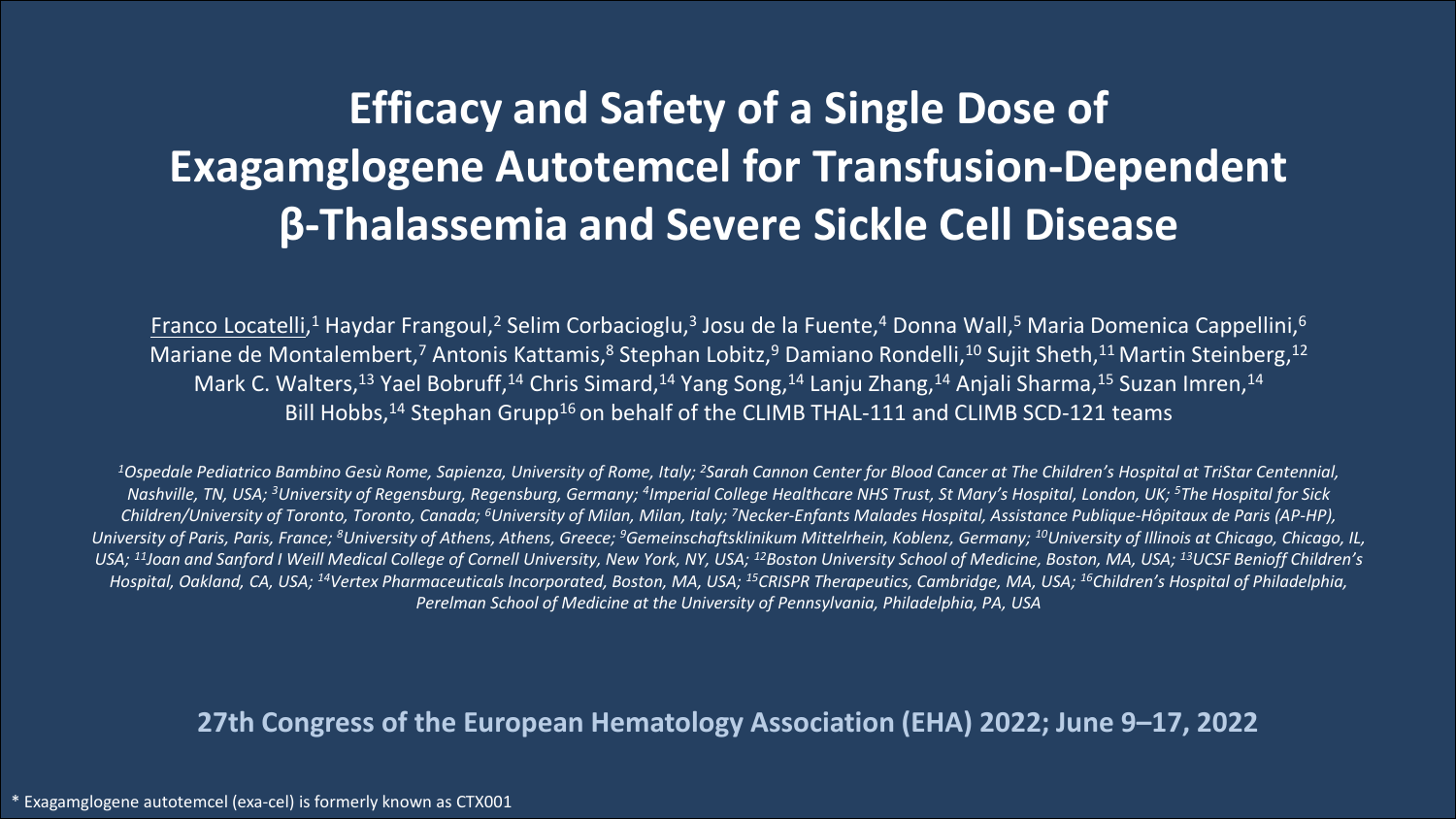### **Disclosures**

| Name of<br>Company | <b>Research</b><br><b>Support</b> | Employee | <b>Consultant</b> | <b>Stockholder</b> | Speaker's<br><b>Bureau</b> | <b>Advisory</b><br><b>Board</b> | Other |
|--------------------|-----------------------------------|----------|-------------------|--------------------|----------------------------|---------------------------------|-------|
| Miltenyi           |                                   |          |                   |                    | X                          |                                 |       |
| Bellicum           | X                                 |          |                   |                    | χ                          | X                               |       |
| Amgen              |                                   |          |                   |                    | X                          | X                               |       |
| Jazz Pharm.        |                                   |          |                   |                    | χ                          |                                 |       |
| Medac              |                                   |          |                   |                    | $\sf X$                    |                                 |       |
| Neovii             |                                   |          |                   |                    | χ                          | X                               |       |
| Novartis           |                                   |          |                   |                    | X                          | X                               |       |
| Sanofi             |                                   |          |                   |                    |                            | X                               |       |
| SOBI               |                                   |          |                   |                    | X                          |                                 |       |
| Gilead             |                                   |          |                   |                    | χ                          |                                 |       |
| BluebirdBio        |                                   |          |                   |                    | $\sf X$                    |                                 |       |
| Vertex             |                                   |          |                   |                    |                            | X                               |       |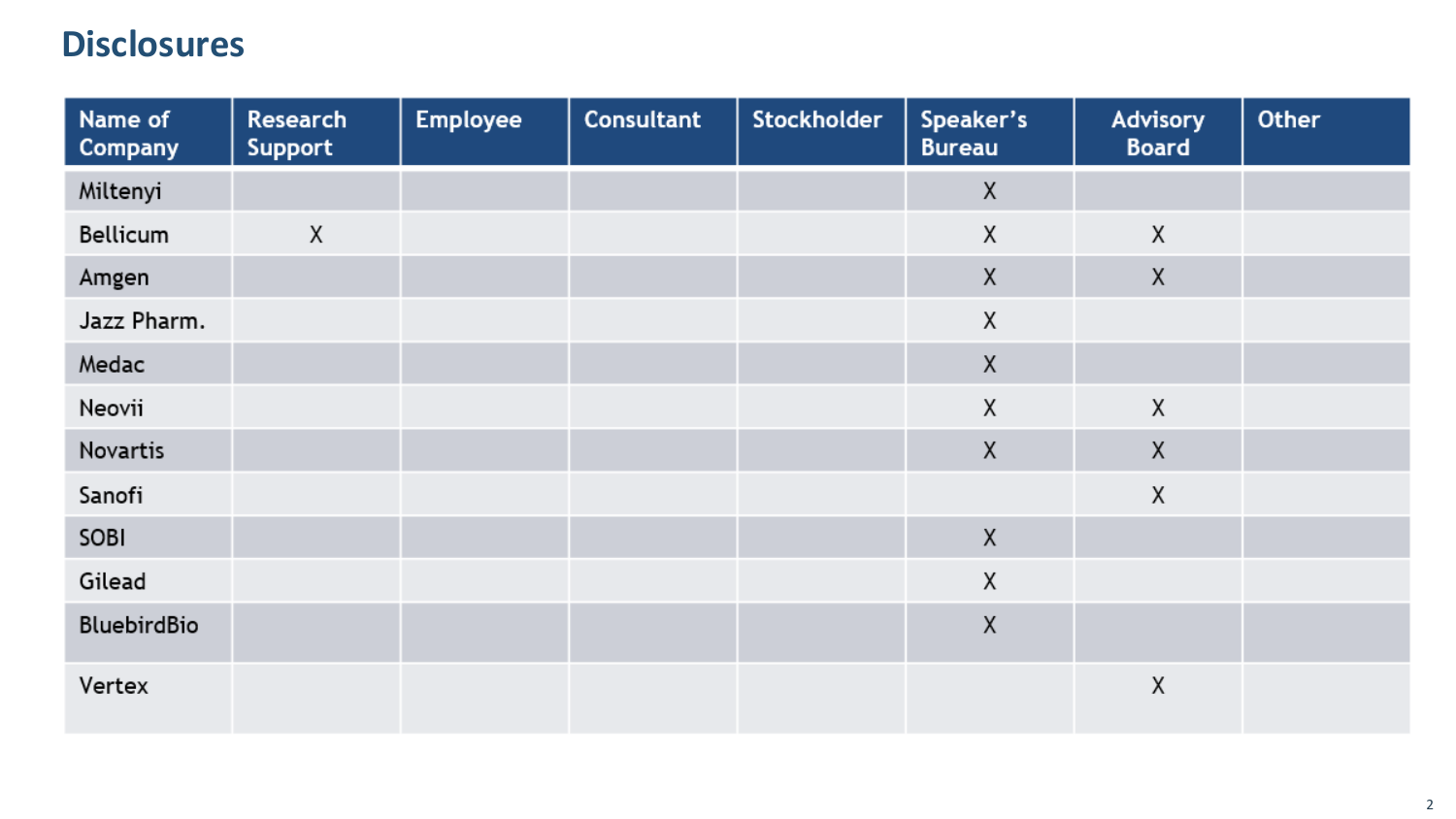## **Exa-cel Is a Cell Therapy That Uses Non-Viral,** *Ex Vivo* **CRISPR/Cas9-Mediated Editing of** *BCL11A* **to Increase HbF Levels1**

- Naturally occurring genetic polymorphisms in *BCL11A* are associated with elevated HbF and decreased severity of TDT and SCD2-4
- BCL11A suppresses expression of y-globin and thus HbF
- Editing of *Bcl11a* reactivates γ-globin expression and formation of HbF ( $\alpha$ 2y2) in mouse models<sup>4</sup>
- Exa-cel is produced using non-viral, *ex vivo* editing of the erythroid-specific enhancer region of *BCL11A* in CD34+ HSPCs and reduces erythroid-specific expression of BCL11A
- Infusion of exa-cel leads to an increase in HbF levels in erythroid cells *in vivo*



BCL11A, B-cell lymphoma/leukemia 11A; CRISPR, clustered regularly interspaced short palindromic repeats; DNA, deoxyribonucleic acid; HbF, fetal hemoglobin; HSPC, hematopoietic stem and progenitor cell; RNA, ribonucleic aci SCD, sickle cell disease; TDT, transfusion dependent β-thalassemia.

1. Canver MC, et al. *Blood*. 2016;127:2536-2545; 2. Murray N, et al. *Br J Haematol*. 1988;69:89-92; 3. Bank A. *Blood*. 2006;107:435-443; 4. Bauer DE, et al. *Science*. 2013;342:253-257.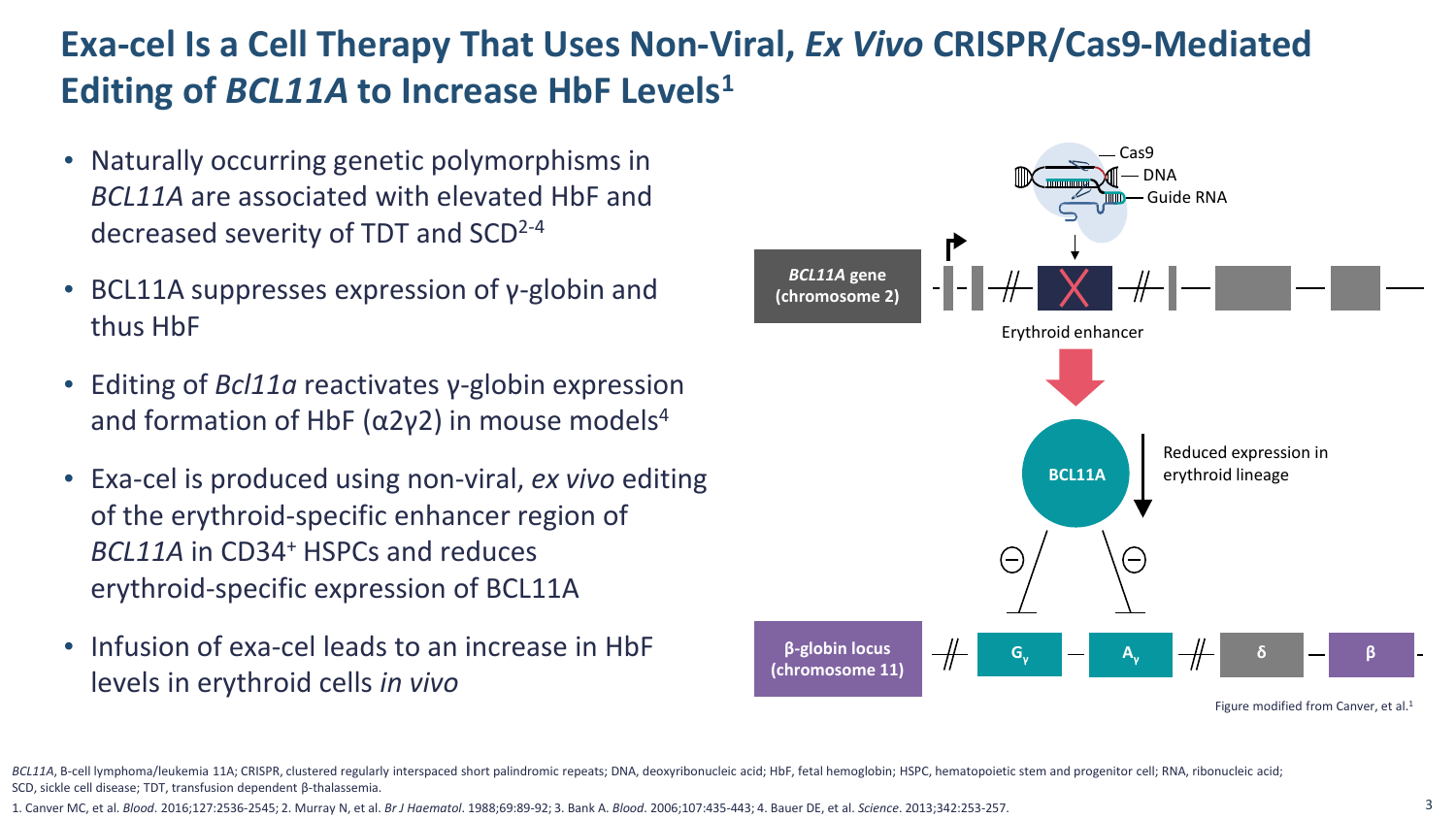## **CLIMB THAL-111 and CLIMB SCD-121 Pivotal Trials of Exa-cel in Patients With TDT and Severe SCD Are Ongoing**





| <b>Design</b>                 | International, multicenter, open-label,<br>single-arm pivotal study of exa-cel<br>(NCT03655678)                                                                                                        | International, multicenter, open-label,<br>single-arm pivotal study of exa-cel<br>(NCT03745287)                                                           |
|-------------------------------|--------------------------------------------------------------------------------------------------------------------------------------------------------------------------------------------------------|-----------------------------------------------------------------------------------------------------------------------------------------------------------|
|                               |                                                                                                                                                                                                        |                                                                                                                                                           |
| <b>Key Inclusion Criteria</b> | Twelve to 35 years of age with TDT, including $\beta^{0}/\beta^{0}$<br>genotypes, defined as a history of ≥100 mL/kg/year<br>or $\geq$ 10 units/year of pRBC transfusions in the<br>previous 2 years   | Twelve to 35 years of age with severe<br>SCD and a history of ≥2 VOCs per year<br>in the previous 2 years                                                 |
|                               |                                                                                                                                                                                                        |                                                                                                                                                           |
| <b>Primary Endpoint</b>       | Primary efficacy endpoint: Proportion of patients<br>achieving a maintained weighted average<br>Hb $\geq$ 9 g/dL without RBC transfusions for at least<br>12 consecutive months after exa-cel infusion | Primary efficacy endpoint: Proportion of patients<br>who have not experienced any severe VOC for at<br>least 12 consecutive months after exa-cel infusion |
|                               |                                                                                                                                                                                                        |                                                                                                                                                           |
| <b>Clinical Assessments</b>   | Engraftment, total Hb, HbF, BCL11A edited<br>alleles, transfusions, and AEs                                                                                                                            | Engraftment, total Hb, HbF, BCL11A edited<br>alleles, transfusions, VOCs, and AEs                                                                         |

**Data presented on all patients infused with exa-cel who have TDT (n = 44) or severe SCD (n = 31) as of February 2022 (N = 75)**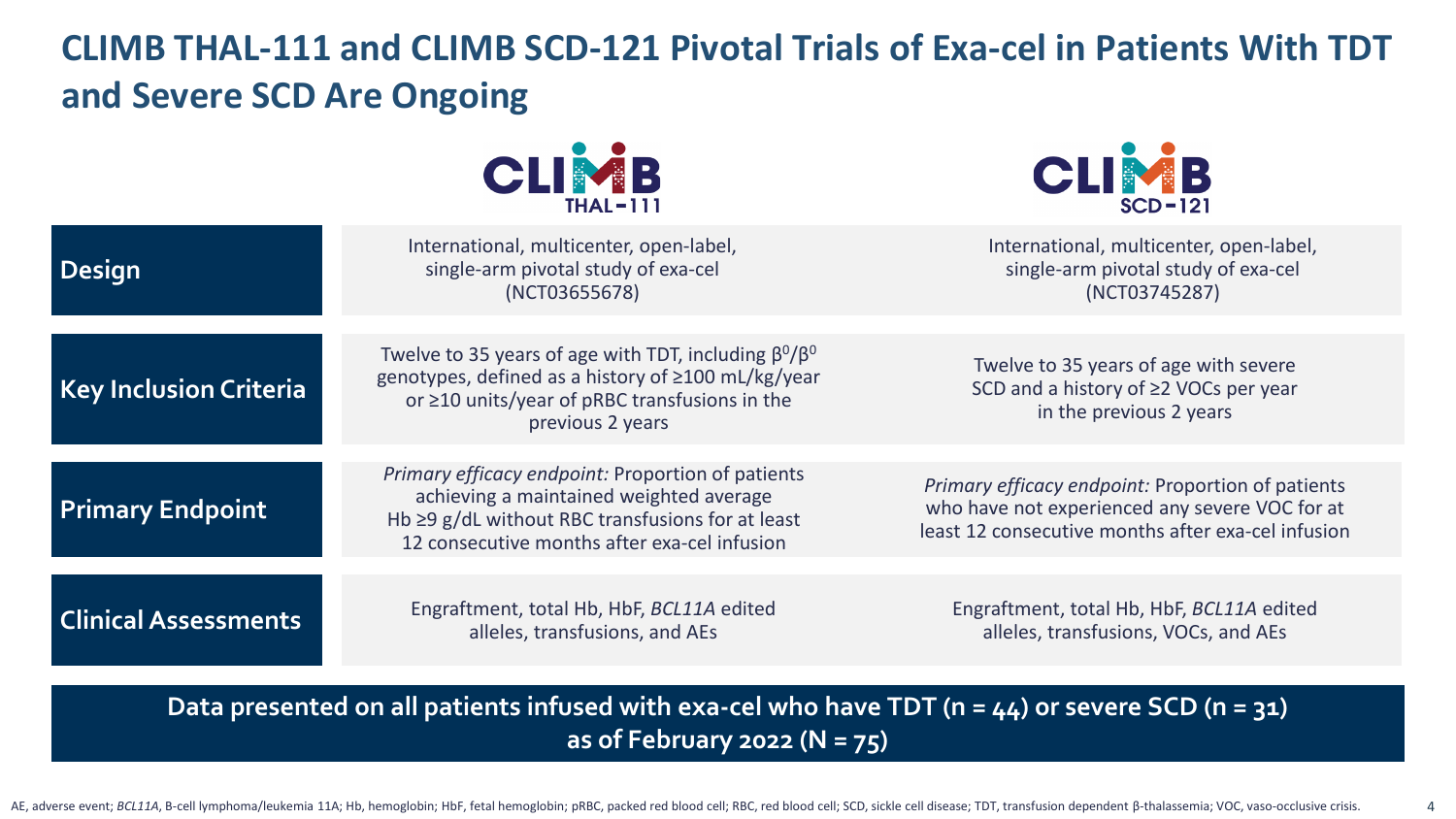## **Baseline Demographics and Clinical Characteristics of the 44 Patients With TDT Infused With Exa-cel**

|                                                                           | CLIMB<br><b>THAL-111</b>  |
|---------------------------------------------------------------------------|---------------------------|
|                                                                           | Exa-cel (TDT)<br>$n = 44$ |
| Sex, n (%)                                                                |                           |
| Male                                                                      | 21(47.7)                  |
| Female                                                                    | 23(52.3)                  |
| Genotype, n (%)                                                           |                           |
| $\beta^0/\beta^0$                                                         | 14 (31.8)                 |
| $β0/β0$ -like (β <sup>0</sup> /IVS-I-110; IVS-I-110/IVS-I-110)            | 12(27.3)                  |
| Non- $\beta^0/\beta^0$ -like                                              | 18 (40.9)                 |
| Age at baseline, years, mean (min, max)                                   | 21.3(12, 35)              |
| Historical RBC transfusions per year, <sup>a</sup> units, mean (min, max) | 36.0 (15, 71)             |

RBC, red blood cell; TDT, transfusion dependent β-thalassemia.

<sup>a</sup>Annualized over 2 years before signing of the informed consent form or the latest rescreening.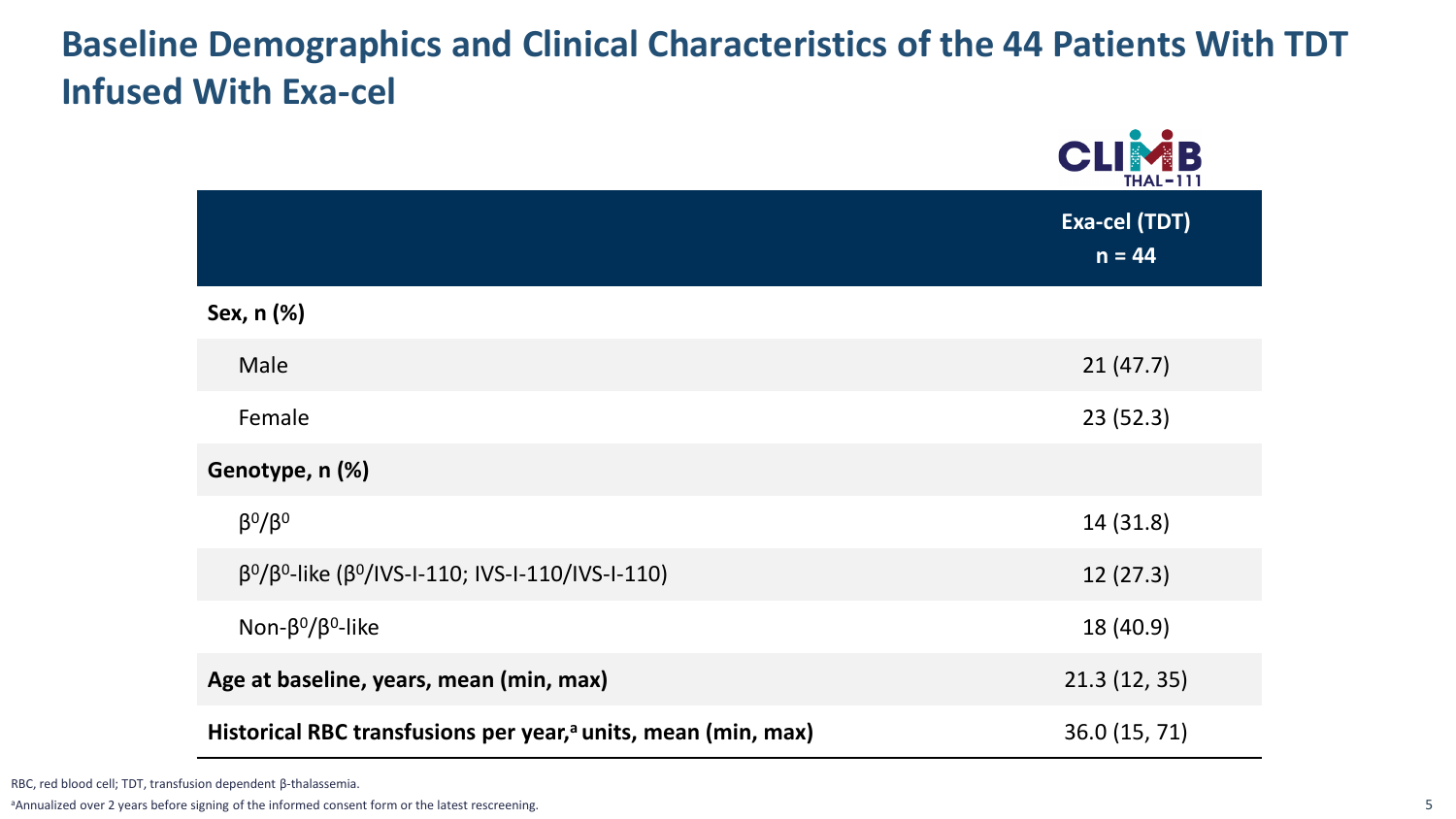## **Baseline Demographics and Clinical Characteristics of the 31 Patients With SCD Infused With Exa-cel**

|                                                                | <b>CLIMB</b><br>$SCD-121$        |
|----------------------------------------------------------------|----------------------------------|
|                                                                | <b>Exa-cel (SCD)</b><br>$n = 31$ |
| Sex, n (%)                                                     |                                  |
| Male                                                           | 16(51.6)                         |
| Female                                                         | 15(48.4)                         |
| Genotype, n (%)                                                |                                  |
| $\beta^s/\beta^s$                                              | 29 (93.5)                        |
| $\beta^5/\beta^0$                                              | 2(6.5)                           |
| Age at baseline, years, mean (min, max)                        | 22.5(12, 34)                     |
| Historical VOC episodes per year, <sup>a</sup> mean (min, max) | 3.9(2.0, 9.5)                    |

SCD, sickle cell disease; VOC, vaso-occlusive crisis.

aAnnualized rate during the 2 years before signing of the informed consent form or the latest rescreening.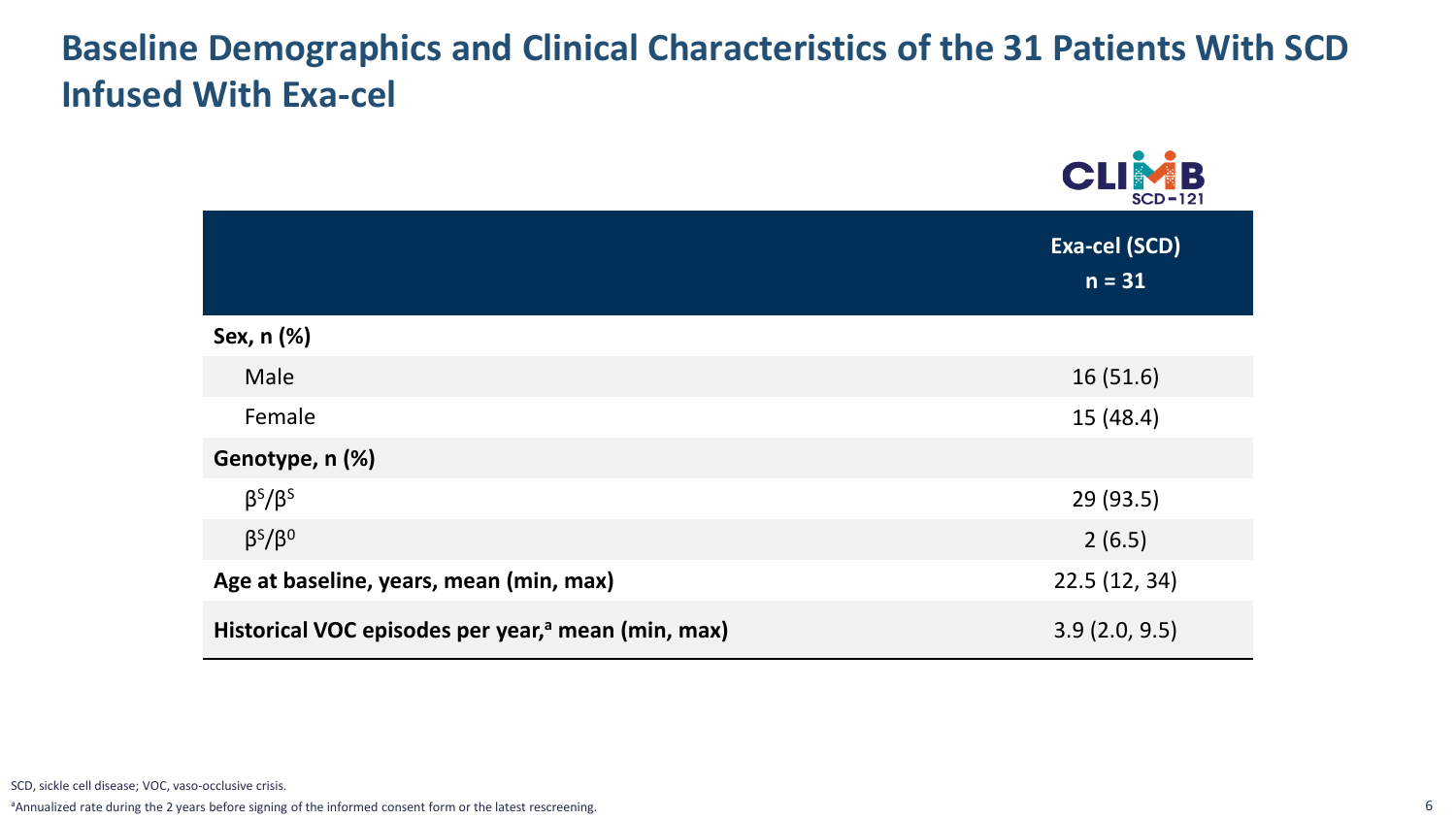#### **All Patients Engrafted Neutrophils and Platelets After Exa-cel Infusion**

|                                                                                                             | CLIMB<br>$THAL-111$       | CLIMB<br>$SCD-121$        |
|-------------------------------------------------------------------------------------------------------------|---------------------------|---------------------------|
|                                                                                                             | Exa-cel (TDT)<br>$n = 44$ | Exa-cel (SCD)<br>$n = 31$ |
| Drug product cell dose, <sup>a</sup> median (range)<br>CD34 <sup>+</sup> cells $\times$ 10 <sup>6</sup> /kg | 7.5(3.0, 19.7)            | 4.0(2.9, 14.4)            |
| Neutrophil engraftment, <sup>b</sup> median (range)<br>Study Day <sup>c</sup>                               | 29.0 (12, 56)             | 27.0 (15, 38)             |
| Platelet engraftment, <sup>d</sup> median (range)<br>Study Day <sup>c</sup>                                 | 43.5 (20, 213)            | 32.0 (23, 74)             |
| Duration of follow-up, median (range)<br>Monthsc                                                            | 11.9(1.2, 37.2)           | $10.2$ (2.0, 32.3)        |

SCD, sickle cell disease; TDT, transfusion dependent β-thalassemia.

across multiple drug product lots per patient; <sup>b</sup>Defined as the first day of 3 consecutive measurements of absolute neutrophil count ≥500 cells/µL on 3 different days; eDefined as day after exa-cel infusion; dDefined as consecutive measurements of unsupported (no platelet transfusion in last 7 days) platelet count ≥20,000/µL on 3 different days after exa-cel infusion (TDT) and as the first day of 3 consecutive measurements of unsupported transfusions for last 7 days) platelet count ≥50,000/µL on 3 different days after exa-cel infusion (SCD).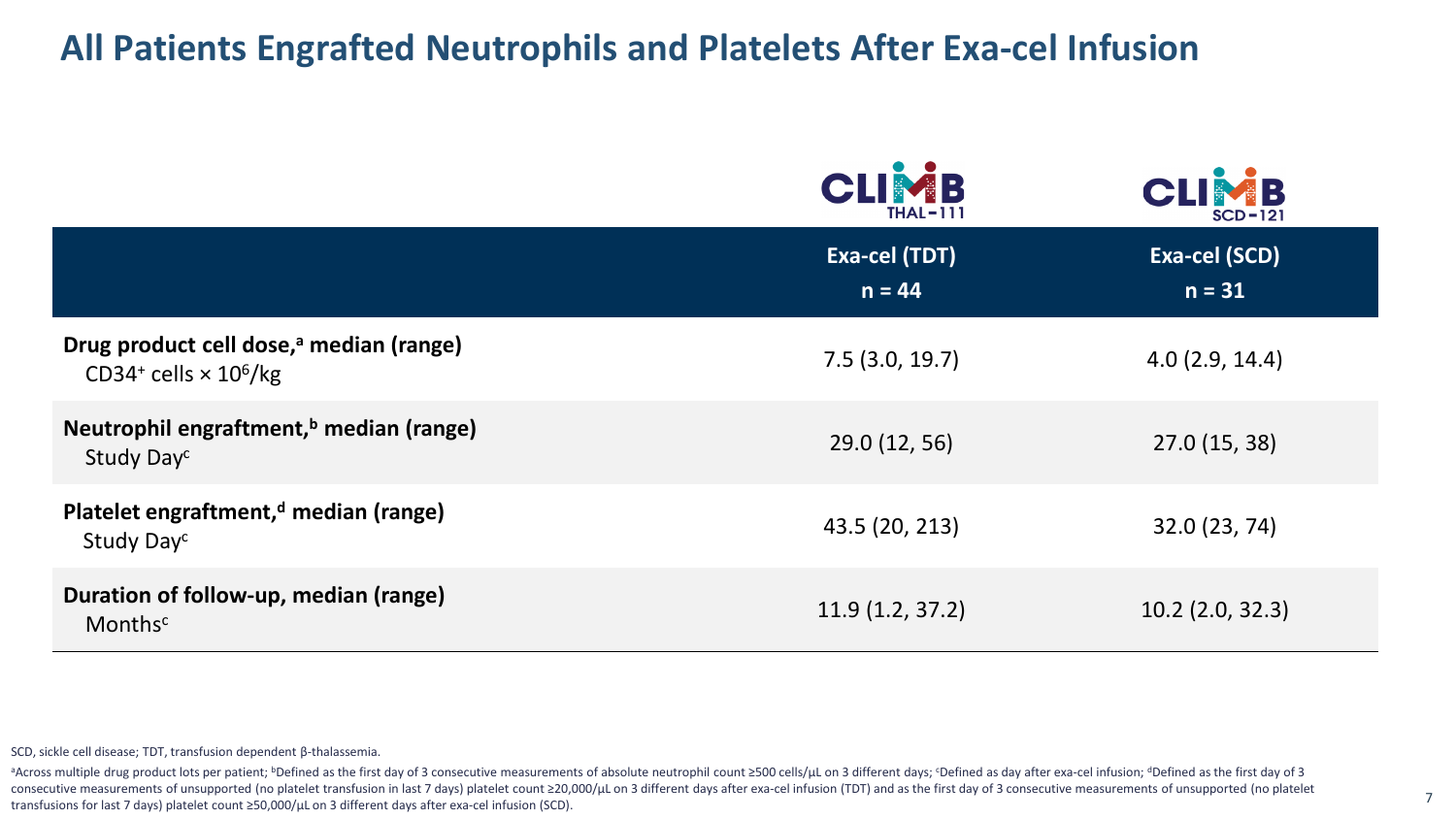#### **Forty-Two of 44 Patients With TDT Treated With Exa-cel Are Transfusion-Free**

- Time (months) of post-transplant RBC transfusion support is indicated by the light blue bar and time (months) since last transfusion is indicated by the dark blue bar
- 42 of 44 patients stopped RBC transfusions (duration from 0.8 to 36.2 months)
- Two patients had not yet stopped transfusions but have 75% and 89% reductions in transfusion volume



Hb, hemoglobin; RBC, red blood cell; TDT, transfusion-dependent β-thalassemia.

Each row in the figure on the right represents an individual patient.

<sup>a</sup>Number of transfusion units annualized over 2 years; <sup>b</sup>Received RBC transfusions at or after data cut; <sup>c</sup>Patient stopped transfusions after data cut; <sup>d</sup>Patients are evaluable for elimination of transfusions starting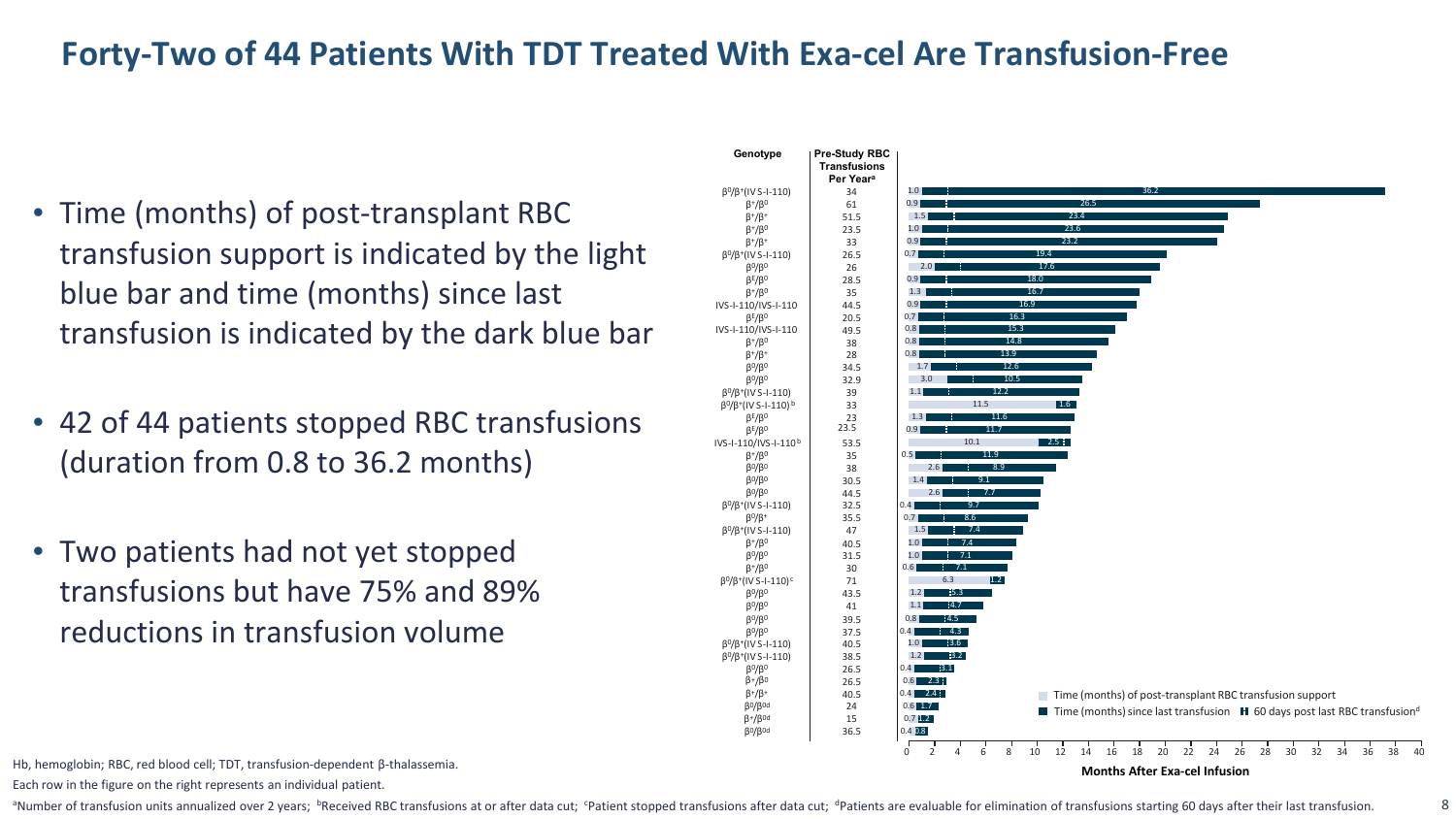## **All Patients With SCD Treated With Exa-cel are VOC-Free**

- Time (months) since exa-cel infusion is indicated by the dark bar
- 31 of 31 patients were VOC-free after exa-cel infusion (duration from 2.0 to 32.3 months)



RBC, red blood cell; SCD, sickle cell disease; VOC, vaso-occlusive crisis.

Each row in the figure on the right represents an individual patient.

aPre-study severe VOCs annualized over 2 years; bPatients are evaluated for elimination of VOCs starting 60 days after their last transfusion.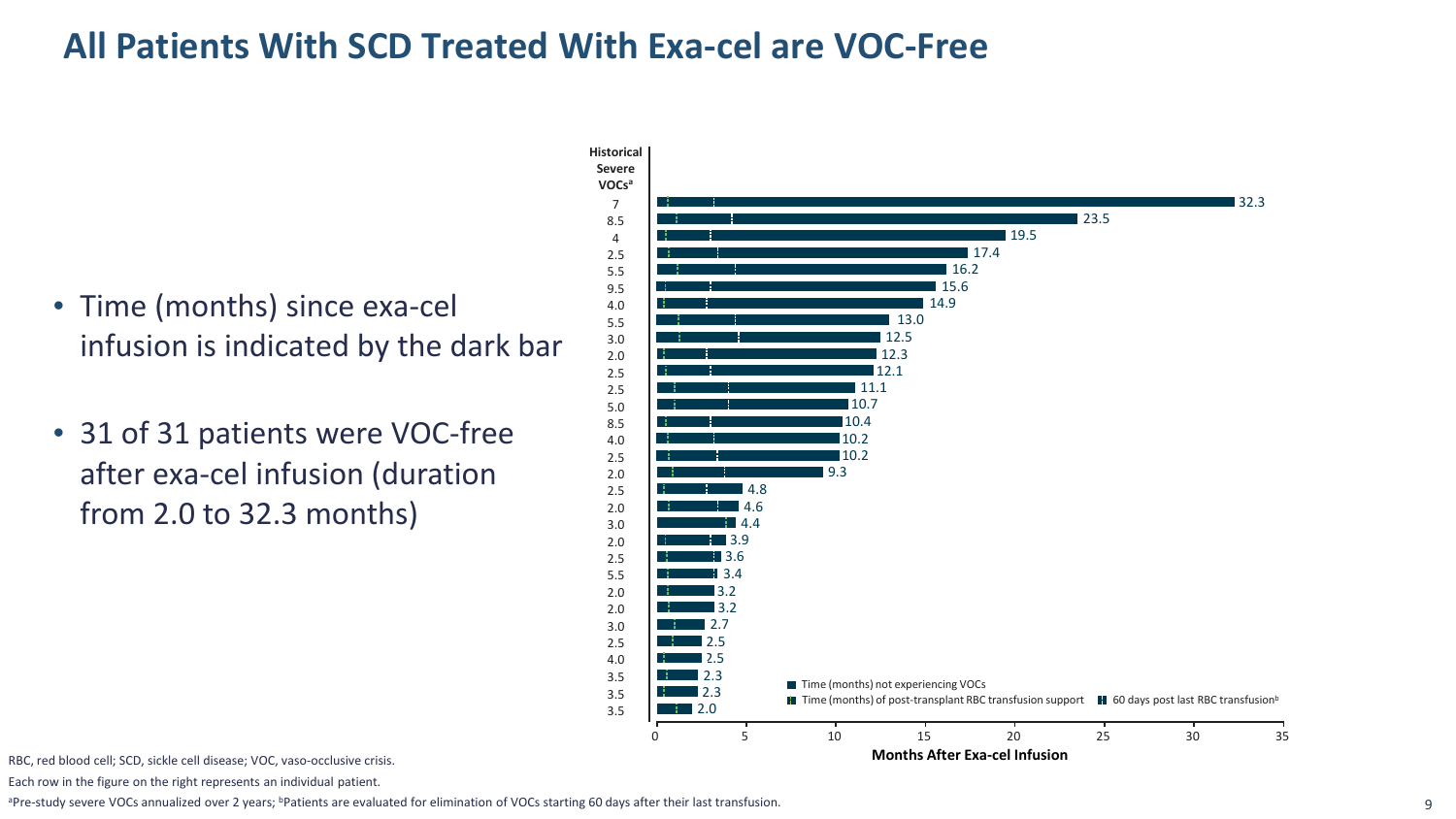## **Patients With TDT Had Early Increases in HbF That Drive Increases in Total Hb Above the Transfusion Threshold**



BL, baseline; Hb, hemoglobin; HbA, adult hemoglobin; HbA2, hemoglobin, alpha 2; HbE, hemoglobin E; HbF, fetal hemoglobin; TDT, transfusion-dependent β-thalassemia.

Mean total Hb concentrations are shown directly above bars.

aHb adducts and other variants.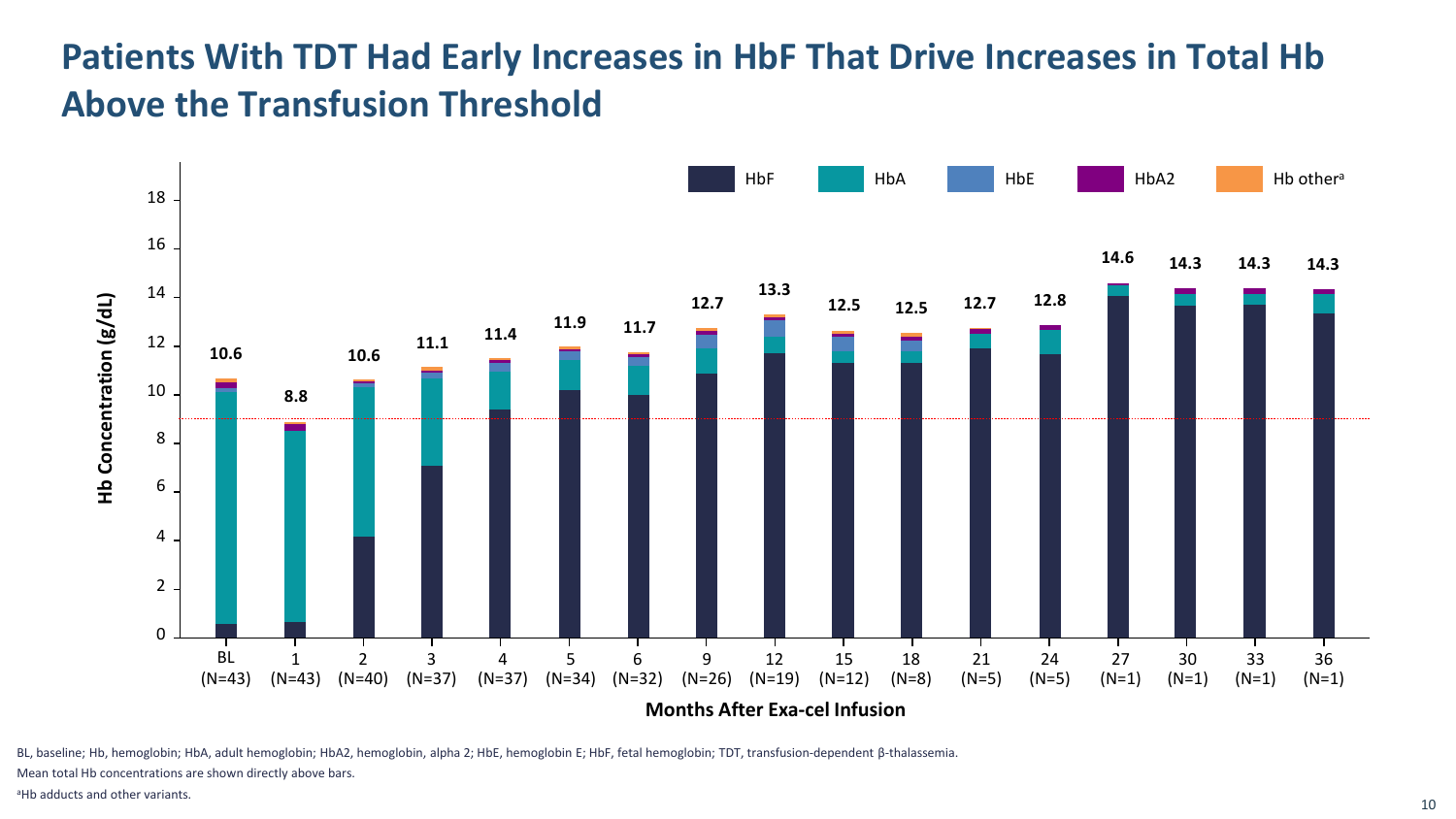## **Patients With SCD Had Clinically Meaningful Increases in HbF (>20%) That Occurred Early and Were Sustained Over Time**



BL, baseline; Hb, hemoglobin; HbA, adult hemoglobin; HbA2, hemoglobin, alpha 2; HbE, hemoglobin E; HbF, fetal hemoglobin; HbS, sickle hemoglobin; SCD, sickle cell disease. Bars show mean Hb (g/dL). Labels indicate mean proportion of HbS and HbF as a percentage of total Hb. Mean total Hb concentrations are shown directly above bars. aHb adducts and other variants.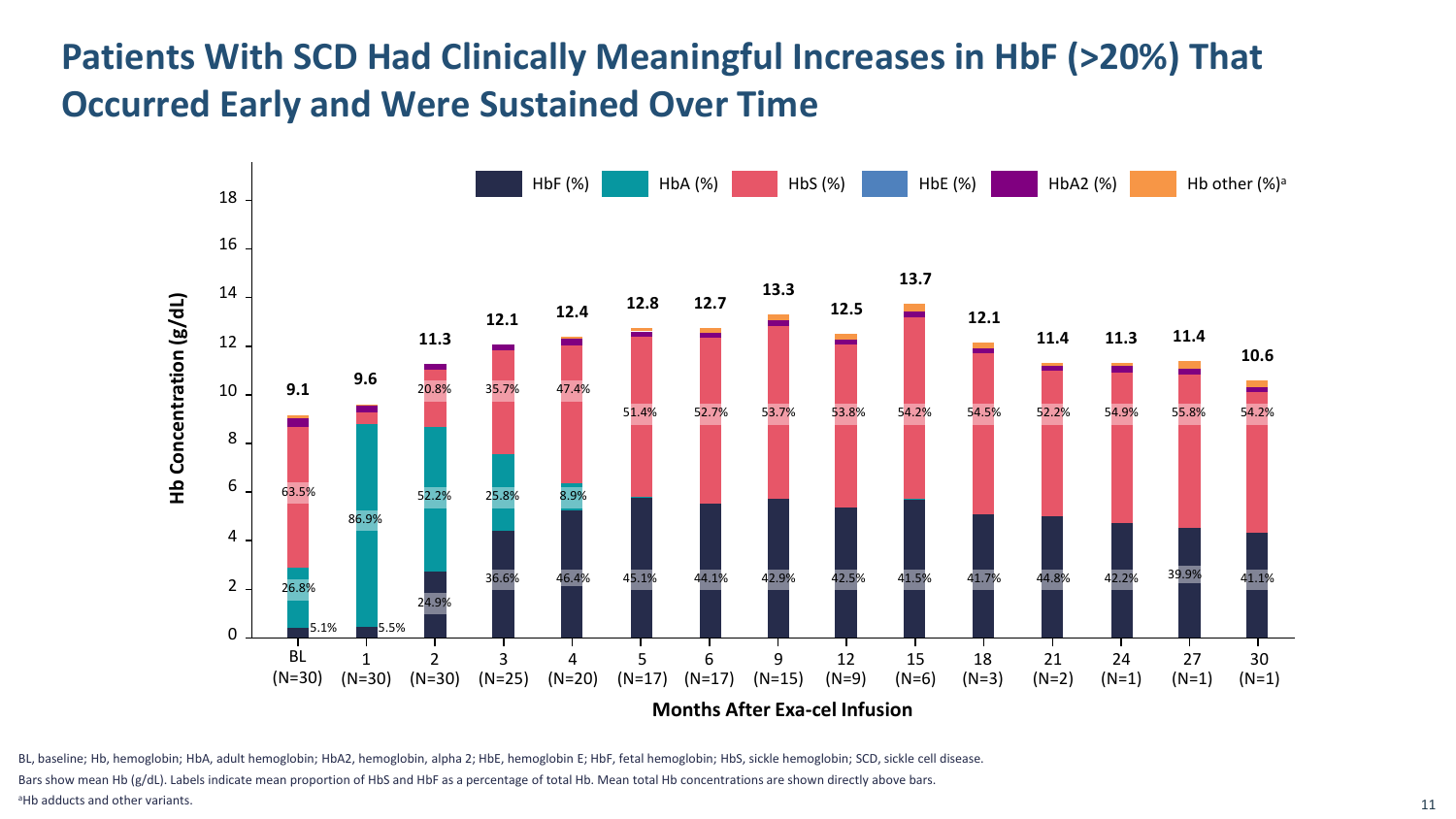## **Pancellular Distribution of HbF Is Maintained Over Time**



**Months After Exa-cel Infusion**

**Months After Exa-cel Infusion**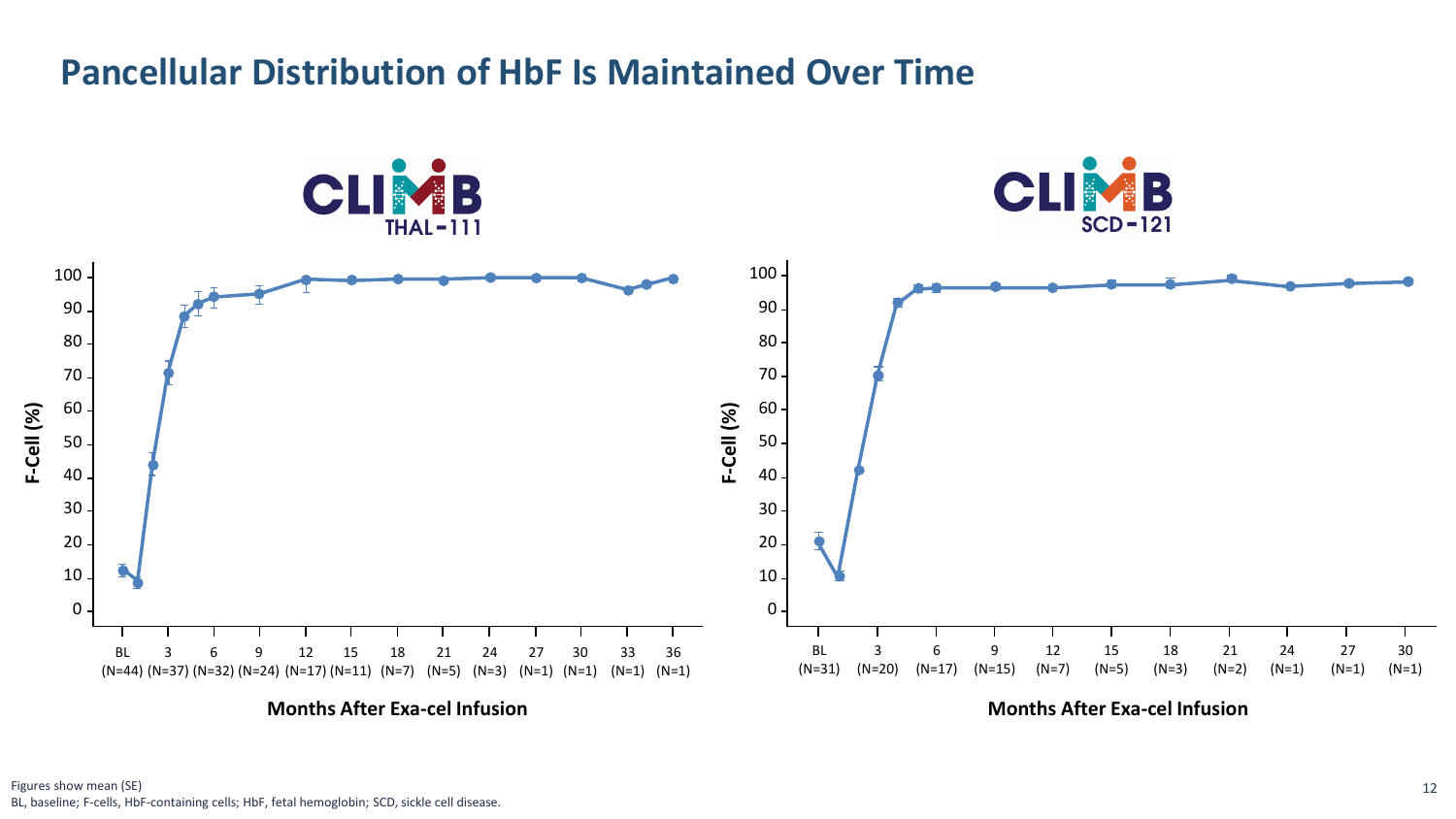## **Durable** *BCL11A* **Editing Achieved in Bone Marrow (CD34+ Cells) and Peripheral Blood (Nucleated Cells)**



Bone marrow allele editing figures include patients who have at least 12 months of follow-up whereas the blood allele editing figures include all patients.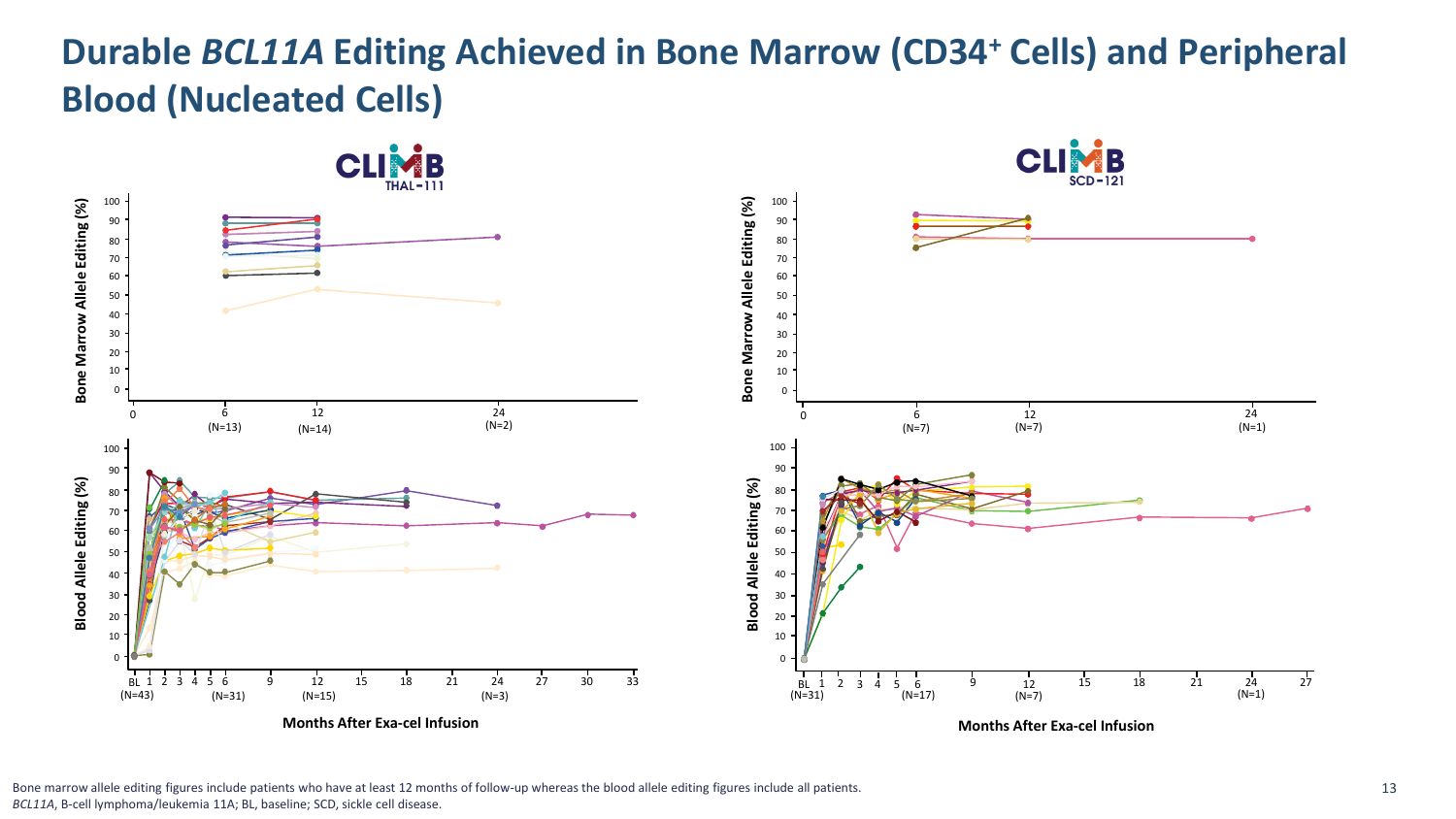## **Exa-cel Safety Profile Is Consistent With That of Busulfan Myeloablation and Autologous HSCT**

|                                                             | <b>THAL-111</b>          | $\bullet$<br>$SCD-121$   |
|-------------------------------------------------------------|--------------------------|--------------------------|
| <b>Post-Exa-cel AE Overview</b>                             | <b>TDT</b><br>$(n = 44)$ | <b>SCD</b><br>$(n = 31)$ |
| Patient-time exposure, Patient-months                       | 520.2                    | 288.6                    |
| Patients with any AEs, n (%)                                | 44 (100.0)               | 31(100.0)                |
| Patients with AEs related to exa-cel, $n$ (%) <sup>a</sup>  | 12(27.3)                 | 9(29.0)                  |
| Patients with AEs related to busulfan, $n$ (%) <sup>a</sup> | 43 (97.7)                | 31(100.0)                |
| Patients with AEs Grade 3/4, n (%)                          | 38 (86.4)                | 31(100.0)                |
| Patients with SAEs, n (%)                                   | 15(34.1)                 | 10(32.3)                 |
| Patients with SAEs related to exa-cel, n (%) <sup>a</sup>   | 2(4.5)                   | $\mathbf 0$              |
| Patients with AEs leading to death, n (%)                   | $\mathbf{0}$             | $\mathbf 0$              |

AE, adverse event; HSCT, hematopoietic stem cell transplantation; SAE, serious adverse event; SCD, sickle cell disease; TDT, transfusion-dependent β-thalassemia. aIncludes related and possibly related AEs.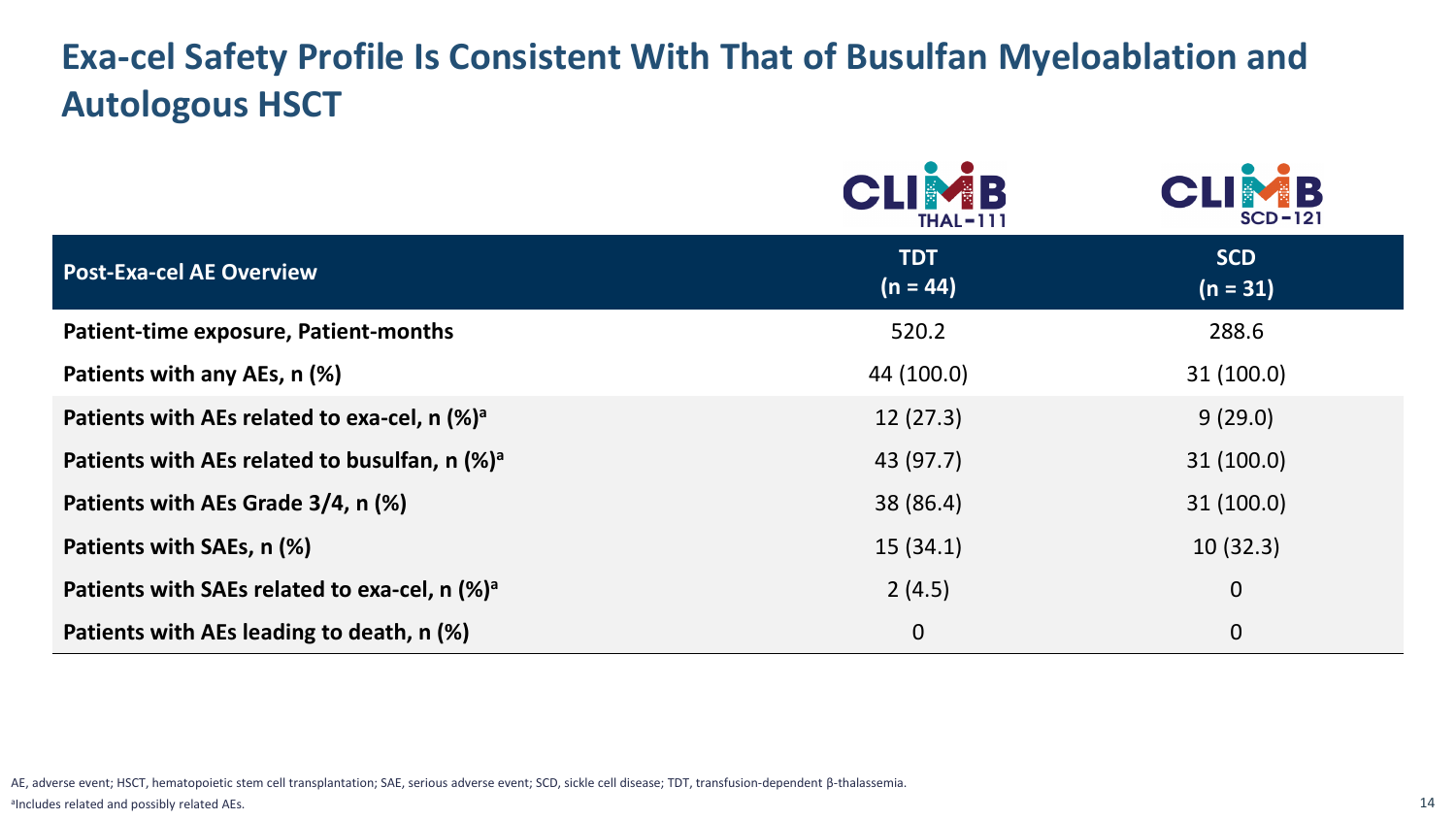#### **Two Patients With TDT and No Patients With SCD Had Exa-cel Related SAEs**

- One patient with TDT had 3 SAEs related to exa-cel of hemophagocytic lymphohistiocytosis (HLH; macrophage activation syndrome), acute respiratory distress syndrome, and headache, and 1 SAE of idiopathic pneumonia syndrome related to both exa-cel and busulfan
	- All began peri-engraftment and occurred in the context of HLH. Events fully resolved with steroid and immunosuppressant treatment
	- HLH is a systemic hyperinflammatory non-infectious syndrome that has been reported after autologous HSCT
- One patient with TDT had SAEs related to both exa-cel and busulfan of delayed neutrophil engraftment and thrombocytopenia
	- Both SAEs resolved. Neutrophil engraftment was achieved on Day 56 without use of backup cells
	- All other patients in both exa-cel trials achieved neutrophil engraftment within 43 days of exa-cel infusion
- No patients with SCD had an SAE considered related or possibly related to exa-cel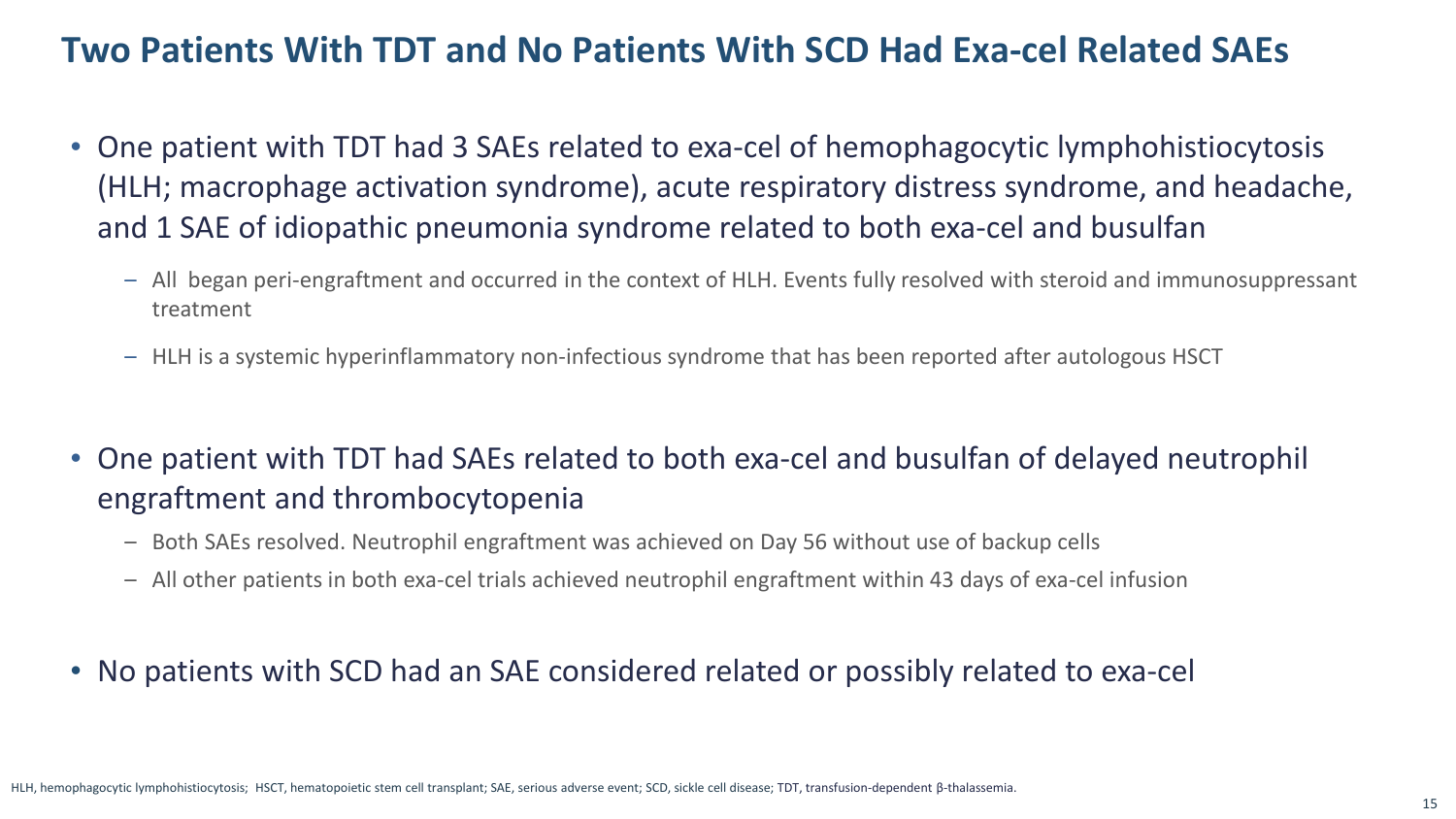### **Conclusions**

- Data from 75 patients with TDT and severe SCD shows a **single dose of exa-cel leads to early increases in HbF and total Hb** that are durable up to 3 years
- 42 of 44 patients with TDT **stopped RBC transfusions** and all 31 patients with severe SCD are **free of VOCs**
- Patients with ≥1 year of follow up have stable proportions of *BCL11A* edited alleles in bone marrow and peripheral blood, **indicating successful and durable editing** of long-term HSCs
- **Safety profile of exa-cel is consistent** with that of busulfan myeloablative conditioning and autologous hematopoietic stem cell transplantation
- Exa-cel has the potential to be the first CRISPR/Cas9-based therapy to provide a **functional cure for patients with TDT and severe SCD**

**Treatment with exa-cel is associated with early, consistent, and durable increases in HbF levels leading to elimination of transfusions in almost all patients with TDT and elimination of VOCs in all patients with SCD**